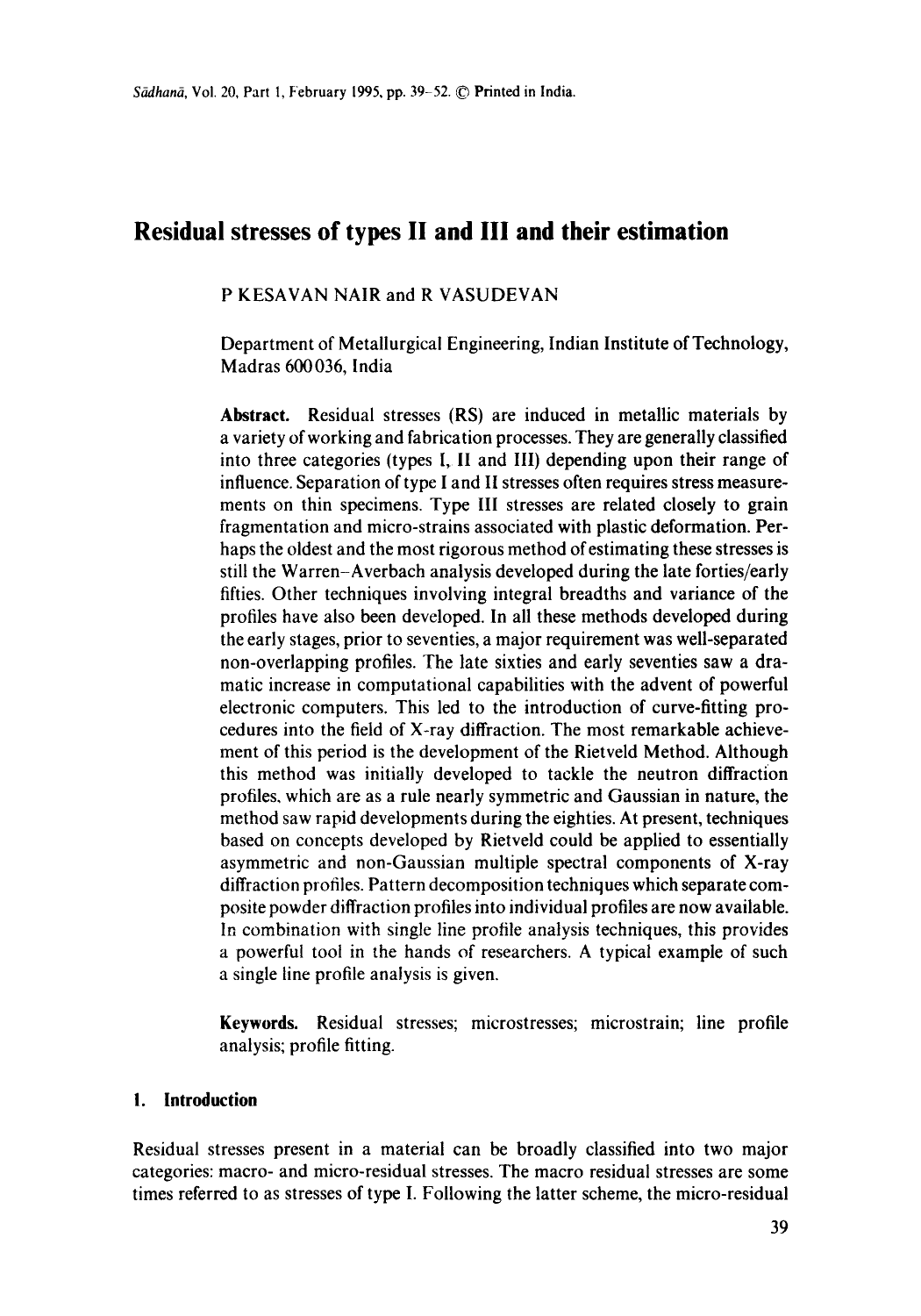

Figure 1. Schematic representation of residual stresses of types I, II and III.

stresses are further classified into two: stresses of types II and III. The basis of this classification is shown in figure 1. The evaluation of type I or macro residual stresses are by now well established (Macherauch *et al* 1973; Hauk & Macherauch 1984). This paper gives an introduction to the more widely used methods for the evaluation of stresses of types II and III. Although both these stresses are commonly referred to as micro-residual stresses, the estimation of these two types of stresses follows different principles. While the evaluation of type III stresses has achieved a relatively high degree of sophistication, that of type II stresses is still relatively difficult; accurate and reliable methods comparable to those available for the evaluation of the other two types are still to be evolved. The principle of X-ray evaluation of type I stresses is based on an accurate measurement of interplanar spacings of a particular set of crystallographic planes. Since both types I and 1I stresses affect this spacings in a similar manner, any attempt to evaluate the former without taking into account the effect of the latter is bound to be inaccurate. The estimation of type II stresses is discussed in this specific context.

#### **2. Evaluation of type II stresses**

In general, all the three types of stresses are likely to be present in a polycrystalline bulk sample. Stresses of types II & III will directly affect the lattice strains. A possible definition of type II stresses could be that it is those stresses existing in the crystals even after complete removal of type I stresses. Indeed, strictly speaking, type II stresses will very greatly from grain to grain. In a tine-grained polycrystalline material it becomes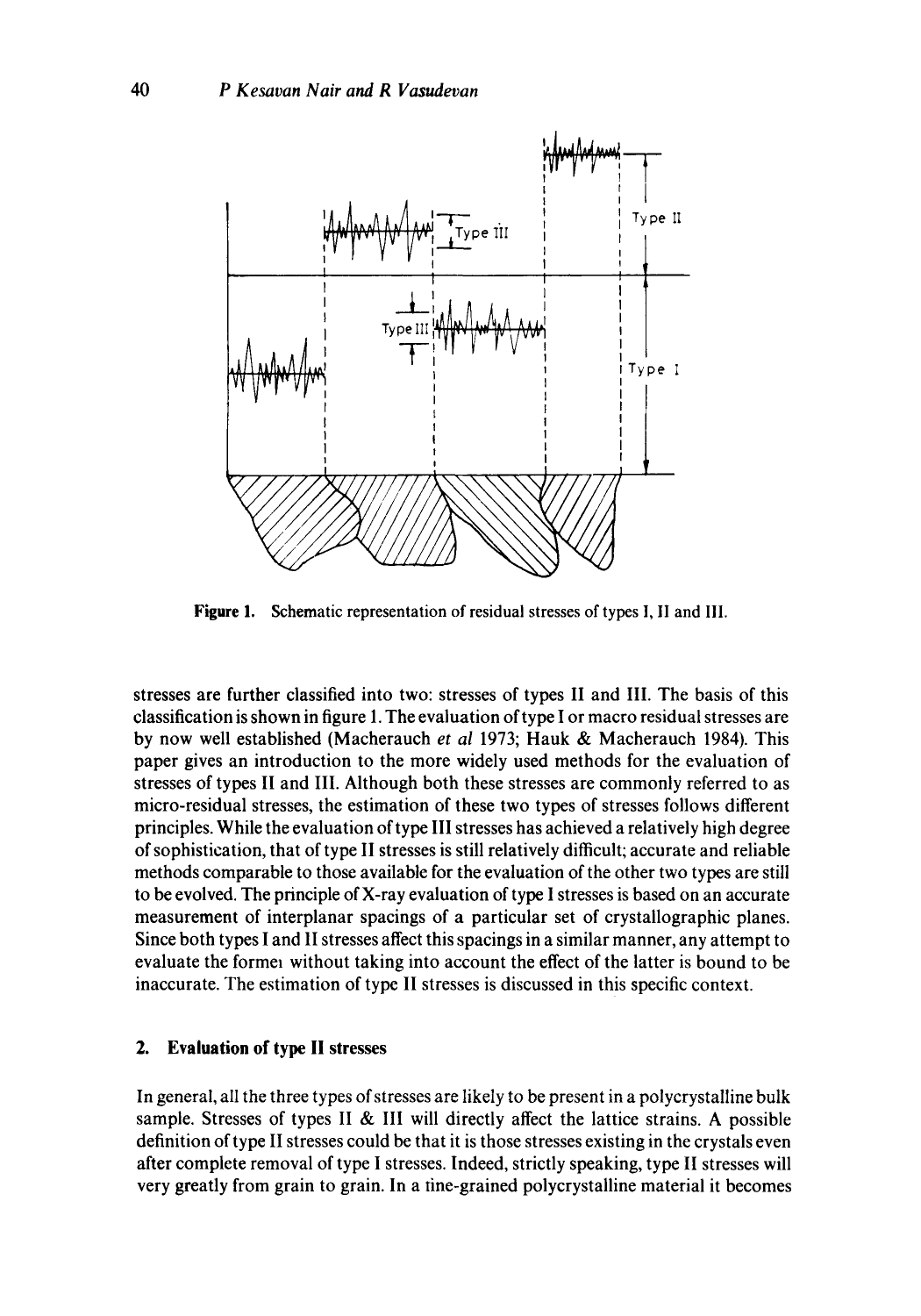rather difficult to evaluate such stresses on a grain-to-grain basis. This necessarily means that only an average value can be obtained. The method of measurement is the susal multiple exposure X-ray diffraction (XRD) technique. Since both type I and type II stresses affect the diffraction profile in a similar fashion, the results obtained through a routine residual stress measurement through the multiple exposure technique are, in general, a sum of these two stresses. The proportion in which they contribute to the total can vary greatly.

Type II stresses can be defined in a more precise way as

$$
\sigma_{II} = [\sigma da/da] \text{one crystallike} - \sigma_I \tag{1}
$$

where

$$
\sigma = \sigma_I + \sigma_{II} + \sigma_{III} \tag{2}
$$

and the subscripts I, II, and III means the stresses of types I, II, and III.

The separation of type I and type II stresses is possible only if the distribution is of a specific type, in specimens conforming to definite geometrical requirements (Hauk & Nkolin 1988): for example, in strips and sheets, if the distribution is symmetrical, it is possible to estimate the distribution across the depth. This stipulation arises from the fact that individual estimation of type I or type II stresses can be done only through deflection methods. As is well known, the principle behind the estimation of residual stresses through deflection methods depends upon relating the dimensional or shape changes of a specimen caused by removal of material to the relieved stresses. This in turn requires that the geometry of the specimen be simple (Treuting & Read 1951).

Taking the case of thick strips with a symmetrical stress distribution of type I and type II stresses, a procedure having the following steps can be adopted: (1) Successive layers are removed from both top and bottom surfaces of the specimen in a symmetrical fashion, which ensures that the removal as such will not have any significant effect on the subsequent measurements. Consequently, a routine measurement employing a multiple exposure technique on the surface layers after symmetrical etching can provide type I + type II stress distributions as functions of depth in this type of specimen. (2) A straightforward stress estimation employing the deflection methods can provide the distribution of type I stresses alone. In this case the removal of material is only from one side. The deflection produced can be related to the stresses of type I present in the material. (3) Thin specimens are carefully removed from various positions of the sample in such a way that the removed thin slice is essentially free of type I stresses (Hauk 1983). A routine residual stress measurement employing multiple exposure technique can provide the distribution of type II stresses. The essential features of the above three steps are illustrated in figure 2. If step 3 could be successfully completed, a direct evaluation of type II stresses is obtained, which can be cross checked employing the additive nature of type I and type II stresses obtained in steps 1 and 2. However, it is to be remembered that steps such as the one just detailed are rather specific in application. A general method to evaluate the type II stress distribution is not yet available.

It is clear from the above discussions that the estimation of type II stresses involves residual stress measurement employing multiple exposure X-ray diffraction techniques. All the limitations applicable to the evaluation of residual stresses employing this technique such as linearity of the D vs  $sin^2\Psi$  plots, existence of sharp stress gradients normal to the surface, coarse grain size etc can cause problems in these cases as well (Hauk 1986).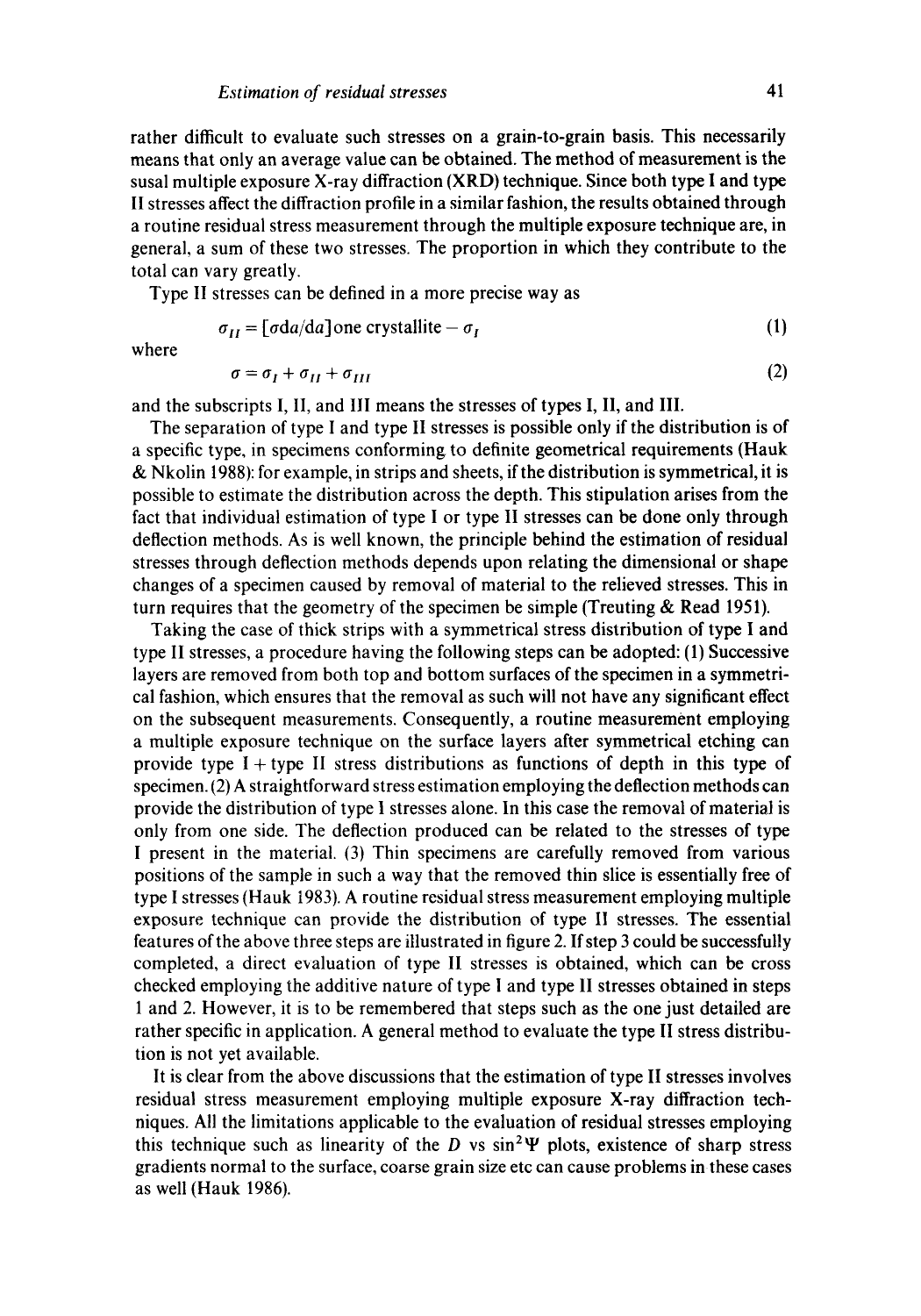

**Figure** 2. Evaluation of various types of stresses on samples with symmetrical distribution of residual stresses across the thickness, (a) Geometry of specimen with residual stress distribution. (b) Location of specimen for evaluation of  $\sigma_I + \sigma_{II}$  after symmetrical etching. (e) location of specimen for evaluation of II. (d) Deflection of specimen on etching on one side for estimation of  $\sigma_I$ .

### **3. Type III stresses and their evaluation**

Type III stresses, as illustrated in figure 1, have a range of action relatively small when compared to the other two. As a consequence, they are estimated as average values. Their effect on the diffraction profile is also different. If present, they tend to change the shape of the profile, rather than the position. Unfortunately, there are quite a number of factors which can affect the shape of the diffraction profile: the dimensions and morphology of the coherently diffracting domains, nonstochiometry, faults dislocations, instrument geometry etc., apart from internal stresses. This list is only illustrative and not exhaustive. Although a number of parameters are required to characterize the shapes of diffraction profiles, the one most widely used is the breadth of the line profile.

It is generally accepted that the observed diffraction profile (the  $h(2\theta)$ profile) is a convolution of the instrument aberration  $(g(2\theta))$  profile) and the pure diffraction profile which is due to the specific micro freatures of the sample  $(f(2\theta))$  (Wilson 1963; Warren 1969). The can be written as

$$
h(2\theta) = g(2\theta) \times f(2\theta) = g(2\theta')f(2\theta - 2\theta')d(2\theta).
$$
\n(3)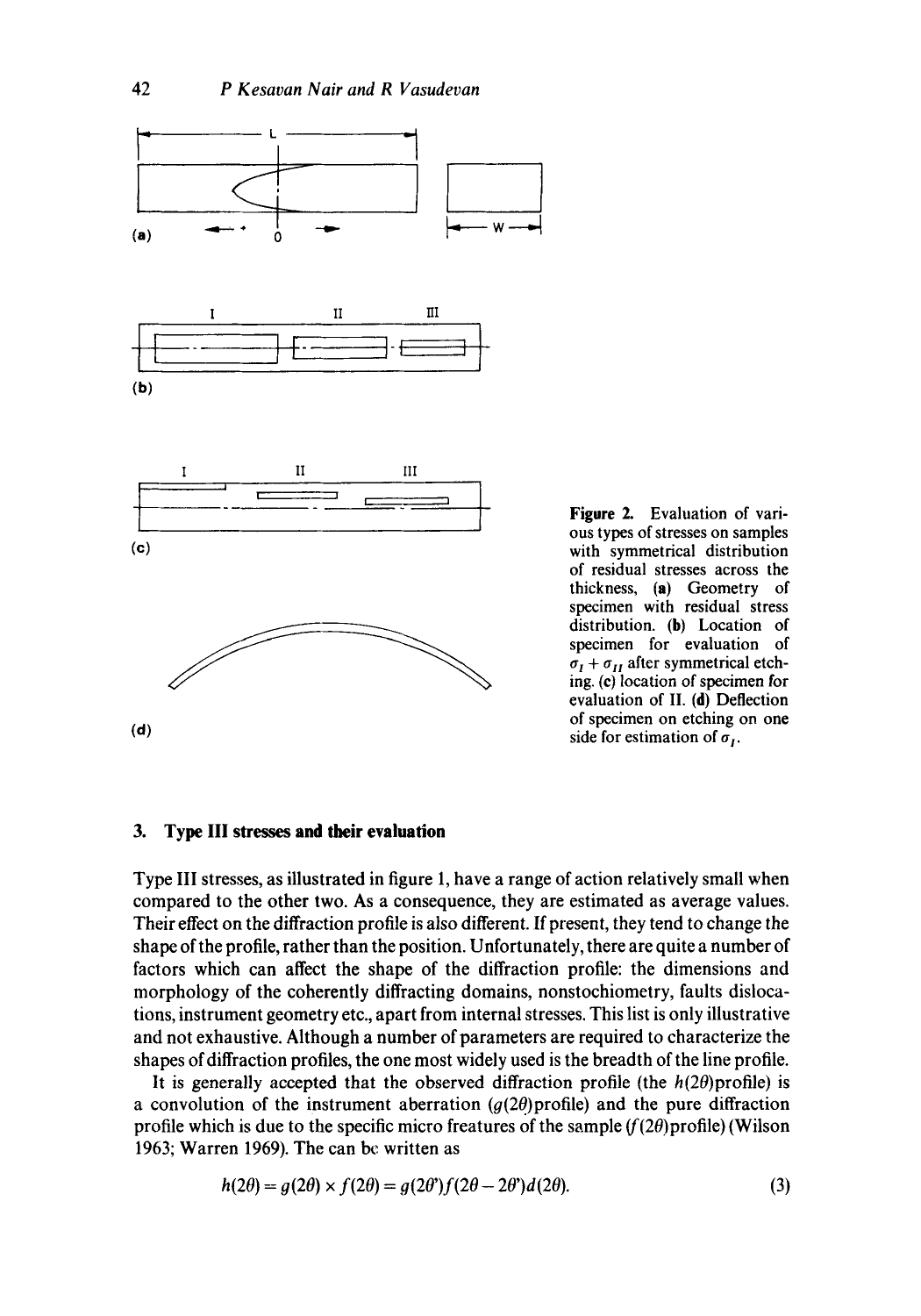Since each point in the observed profile is assumed to be the result of a summation of the product of g and f over all possible values of  $f(2\theta)$ , the computations involved are quite time consuming. One option would be to do this computation in Fourier space; alternately it can be done analytically, rather than numerically, through a proper choice of functions to present the individual profiles. Chronologically, the Fourier methods found wide acceptance, much before the second option was implemented.

The components contributing to the diffraction profile as mentioned above are discussed individually below.

#### 3.1 *The pure diffraction profile f*

The principal contributors to this profile are the 'particle size' or the coherently diffracting domain size. This size  $D$  is related to the breadth of the size profile through the relation named after Scherrer:

$$
\beta(D) = k\lambda/D\cos\theta,\tag{4}
$$

where  $\theta$  is the Bragg angle, and k a constant close to 1.

The second contributing factor to the f profile is the microstrain or the residual stresses of type IlL This also broadens the residual stress profile according to the relation:

$$
\beta(e) = 4\epsilon \tan \theta. \tag{5}
$$

It is generally believed that both these profiles are symmetrical in shape. The former due to particle size is assumed to be having a Cauchy (Lorentzian) and the latter a Gaussian profile (Halder & Wagner 1966; Nandi & Sengupta 1978; de Keijser *et al* 1982).

It is to be remembered that other factors such as compositional inhomogeneities might also affect the breadths of this profile. But generally such effects are assumed to be negligible.

Although the term particle size is used to refer to the coherently diffracting domain size, the terminology is valid perhaps only in the case of inorganic materials where strain effects are negligible. The apparent domain size derived from the breadth of the diffraction profile is a mean length normal to the diffracting planes, averaged over the entire irradiated diffracting volume of the sample. It is to be remembered that size broadening depends strongly on the shape or form of the domain. Consequently the breadth of the profile is likely to be anisotropic in the sense that there might be considerable variations depending upon the reflections considered.

The breadth usually could be the full width at half maximum (FWHM) or the integral breadth (IB). While the former is not amenable to any direct physical interpretation, the latter, in reciprocal space, can be thought of as the volume weighted average crystalline size i.e.

$$
D = \beta^* = \beta \cos(\theta)/\lambda,\tag{6}
$$

where  $\beta$  is the integral breadth on a 2 $\theta$  scale and  $\beta^*$  is the integral breadth on a  $d^*$  (i.e.  $\sin\theta/\lambda$ ) scale.

#### 3.2 *The strain broadening*

As mentioned before, the broadening due to the lattice strain is considerd to be nearer to Gaussian in shape. However due to anisotropy of elastic properties, the breadths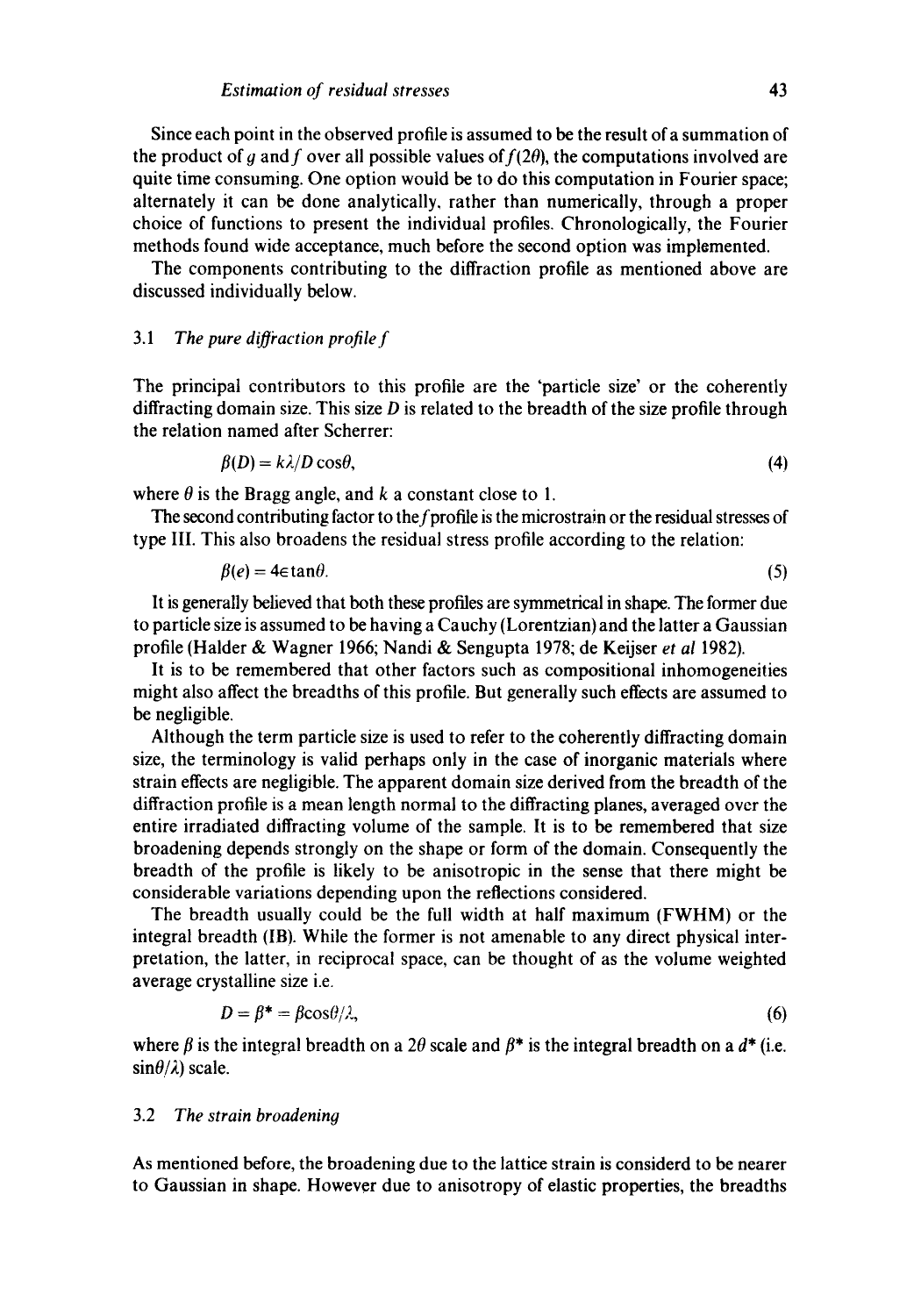need not vary smoothly with Bragg angle (Delhez *et a11980).* The breadth will thus very much depend upon the particular reflection considered.

## 3.3 *The instrumental profile g*

The instrumental profiles vary smoothly with angle (Cox *et al* 1988). The profile shape may also vary between pure Gaussian and pure Cauchy. At low angles, geometric aberrations are predominant and at high angles, effects due to wavelength distributions predominate. Usually the  $g$  profile is experimentally obtained as the profile from a well-annealed defect-free standard sample.

### 3.4 *Separation of size and strain effects*

3.4a *Methods based on integral breadths:* Classical or conventional ways of separation require at least two orders of the same reflection in order to separate the size and strain effects. However, before attempting such a separation it is essential that the instrumental effects are eliminated from the observed profile. For this purpose the experimentally obtained  $q$  profile from an appropriate standard material is used. As a first step the effect due to the doublets is eliminated through analytical procedures such as the Rachinger's method (Pease 1948; Rachinger 1948) and the pure diffraction profile f is obtained through any of the following relationships (Jagodzinski 1949; Anantharaman & Christian 1956; Taylor 1961),

$$
\beta = B-b
$$

$$
\beta = B-b^2/B
$$

$$
\beta^2 = B^2-b^2
$$

where  $\beta$  is the corrected breadth, B and b are the breadths of observed and instrumental profiles after eliminating the wavelength dispersion effects. Equation (7) assumes that both the observed profiles are Lorentzian and (9) assumes that both are Gaussian in shape. Equation (8) yields a value in between. This corrected breadth  $\beta$  includes the effects due to both size and strain effects.

The procedure for obtaining the strain or particle size from this corrected breadth involves the assumption that the breadth of the size profile  $\beta_p$  and that of the strain profile  $\beta_e$  are related through (Anantharaman 1959; Rama Rao & Anantharaman 1963)

$$
\beta^2 = \beta_D^2 + \beta_e^2. \tag{10}
$$

This when combined with (4) and (5) above yields a linear relationship between  $(\beta \cos\theta/\lambda)^2$  and  $(\sin\theta/\lambda)^2$  with a slope of  $16\epsilon^2$  and an intercept of the reciprocal of the square of the apparent crystallite size. It is the necessity of plotting (10) to obtain the slope and intercept, which dictates that at least two orders of reflections be available. Alternately, if the sample is reasonably isotropic, one can use the breadths of other reflections as well for the above plot. The size obtained in this manner includes effects due to stacking faults, dislocations etc.

Yet another method of obtaining the pure diffraction profile in a more direct fashion is the well-known Stoke's correction (Stokes 1948; Warren 1969). Here the removal of effects due to the instrumental profile is carried out in Fourier space by expressing the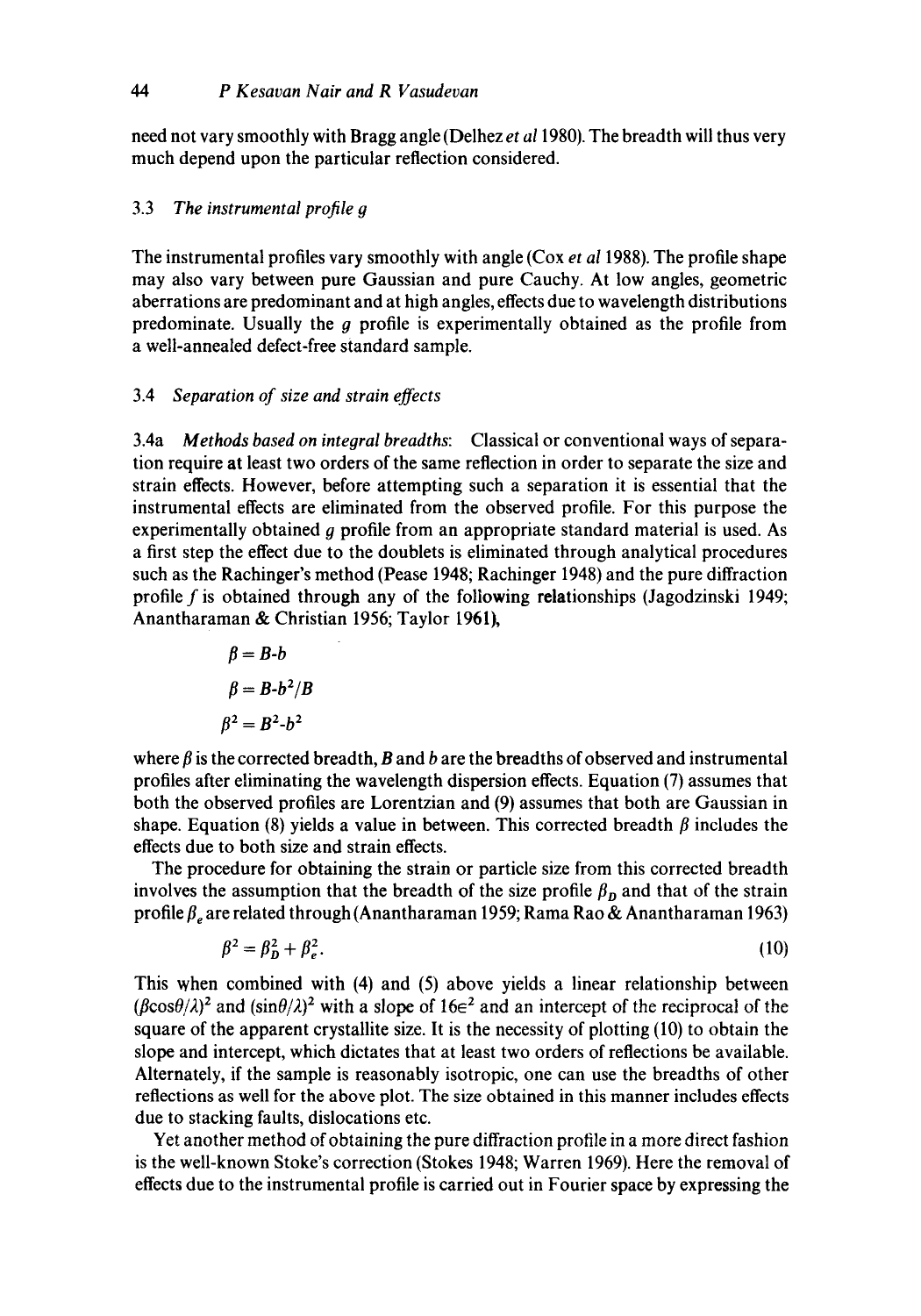observed and the experimentally obtained q profile as a Fourier series. The Fourier coefficient of  $f$  profile can be shown to be given by

$$
F(n) = H(n)/G(n),\tag{11}
$$

where *n* is the harmonic number and  $F(n)$ ,  $G(n)$  and  $H(n)$  are the respective Fourier coefficients of  $f$ ,  $g$  and  $h$  profiles. This method is completely rigorous and makes no special assumptions regarding the profile shape. Once the coefficients of the pure diffraction profile are obtained, the latter can be synthesized and treated in a similar fashion as above, However, a more elegant way of separating the strain and size effects is the Warren-Averbach Method, discussed below (Warren & Averbach 1950, 1952).

3.4b *The Warren-Averbach method:* The Fourier real coefficients of the pure diffraction profile can be related to the coefficients of the size and strain profiles through

$$
A(L) = A^D(L)A^{\epsilon}(L),
$$
\n(12)

where  $L$  refers to a distance normal to the diffracting planes and the superscripts  $D$  and  $\epsilon$  to particle size and strain respectively. For small values of L, the coefficients of the size and strain profiles can be approximated by

$$
A^{D}(L) = 1 - L/D_{hkt},
$$
\n(13)

$$
A^{\epsilon}(L) = 1 - 2\pi^2 L^2 \left[ \langle \epsilon^2 \rangle - \langle \epsilon \rangle^2 \right] S_0^2, \tag{14}
$$

where  $D_{hkl}$  is the domain size normal to the reflecting planes  $hkl$  and  $\in$  is the microstrain or type III strain,  $S_0^2$  is given by

$$
S_0^2 = (2\sin\theta/\lambda)^2 = (h^2 + k^2 + l^2)/a^2.
$$
 (15)

Combining  $(12)$ - $(14)$  for small values of L, one obtains

$$
\ln A(L) = \ln A^{D}(L) - 2\pi^{2} L^{2} \left[ \langle \epsilon^{2} \rangle - \langle \epsilon \rangle^{2} \right] S_{0}^{2}.
$$
 (16)

Thus a plot of ln  $A(L)$  against  $S_0^2$  will be a linear one with the intercept giving ln  $A^{D}(L)$ , the particle size coefficient. The slope of this plot is a measure of the microstrain, given by  $\left[\langle \epsilon^2 \rangle - \langle \epsilon \rangle^2\right]$ :

$$
\begin{aligned} \langle \epsilon_L^2 \rangle^{1/2} &= \left[ \langle \epsilon^2 \rangle - \langle \epsilon \rangle^2 \right]^{1/2} \\ &= \left[ \ln A^D(L) - \ln A(L) \right]^{1/2} / (2\pi) L S_0, \end{aligned} \tag{17}
$$

where  $\epsilon_L$  is the component of the strain normal to the reflection plane, averaged over the distance L. This strain is a function of the averaging distance and usually decreases with  $L$ , reaching an asymptotic value for large  $L$ . An accurate and acceptable interpretation of this plot is still not available.

#### 3.5 *Limitations on the application of integral breadth and Fourier methods*

Both integral methods and Fourier methods presume the existence of well separated and independent reflections from the sample. All too often situations arise where the peaks are extensively overlapped by neighbouring reflections. Very often even moderately well-resolved reflections might be absent. Such complex patterns are very common in modern materials such as composites, ceramics, polymers etc. The reflections may rise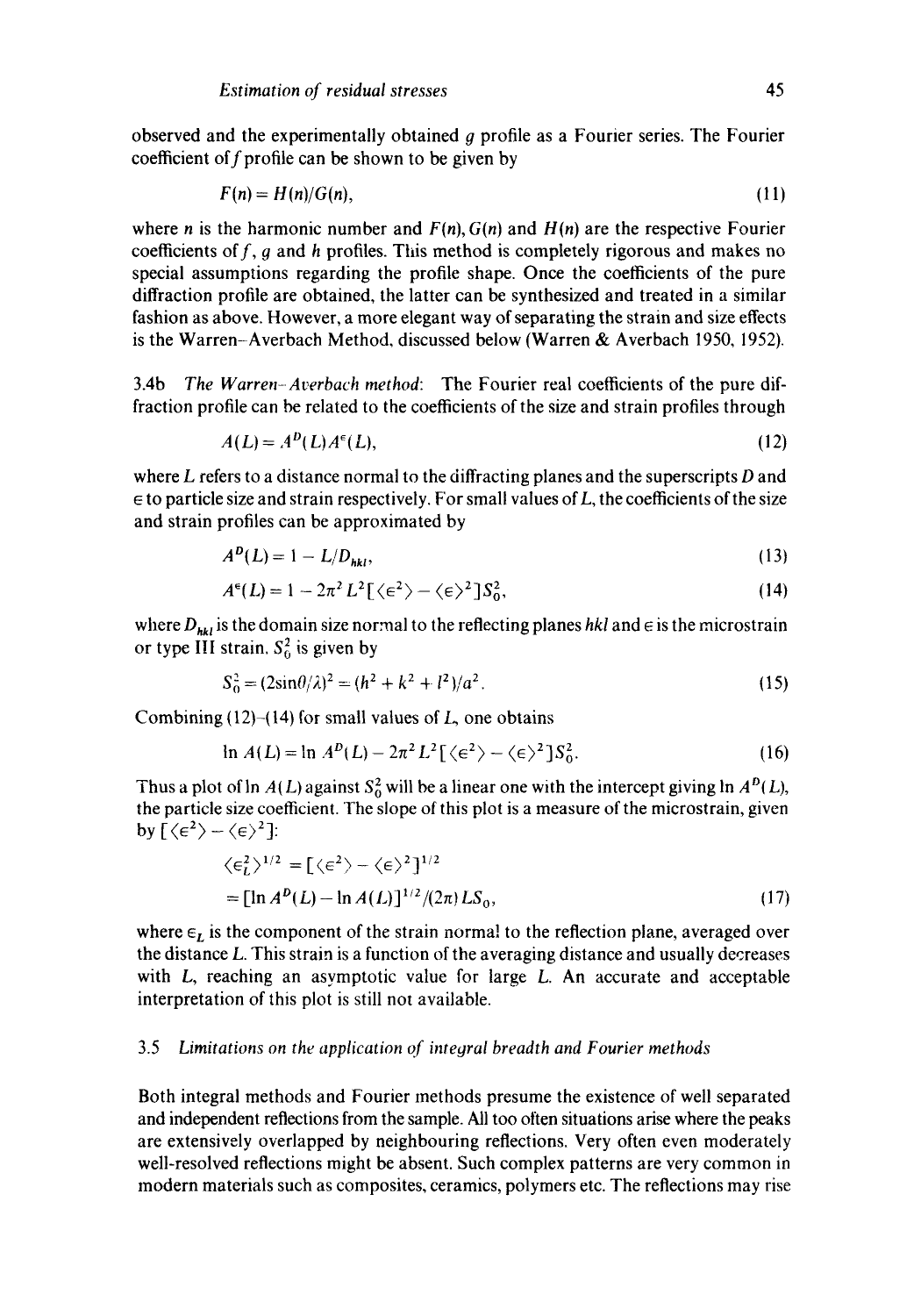not only from well crystallized grains, but also from quasicrystalline, nanocrystalline or amorphous materials. Analysis of such patterns are becoming a necessity in the present day context. Fortunately, pattern decomposition methods are available now which enable one to handle such situations with a reasonable degree of confidence.

### 3.6 *Methods based on profile refinement*

As mentioned above, most of the classical methods require well-resolved powder diffraction profiles and input data of high quality. These two requirements often lead to a dead end. The entire process of profile analysis got new life and interest in it was renewed with the introduction of least squares structure refinement based on concepts originally proposed by Rietveld (1967, 1969). The basic idea was to least square refine the parameters until the best fit is obtained between the entire observed diffraction pattern as a whole and a calculated pattern based on simultaneously refined parameters which affect the diffractogram one way or the other. Factors Such as crystal structure, instrumental effects, specimen imperfections or any other effect could be included so long as they can be modelled. An important feature of this method is the feedback during the refinement process itself between the improving goodness of fit and the relevant structural parameters. What is refined are the parameters themselves and not the profile. Although the method was originally proposed for the analysis of neutron diffraction profiles, it was quickly realized that its domain of application is really vast. In the present context the method has high potential to provide data on the structural imperfections of the material to be analysed.

An essential requirement for this purpose is to ascribe a suitable analytical function to the line profile. Early workers, as already mentioned, assumed a wholly Gaussian or a Lorentzian profile. However, later it was shown that deficiencies do exist in both these cases (\$uortti *et a11979;* Young 1980). At present it is recognized that a pseudo-Vojgt or a Pearson VII profile shape function can be considered to be most suitable for the purpose (Hall *et al* 1977; Young *et a11982;* Thompson *et a11987).* The Voigt function is the result of an analytical convolution of a Gaussian and a Lorentzian,

$$
V(x) = I_0 \left[\beta/\beta_c \beta_g\right] \int C^V(z) G^V(x-z) dz \tag{18}
$$

with

$$
C^{V}(x) = [1 + (\pi^2 x^2/\beta_c^2)^{-1} = (1 + 4x^2)/(2w_c)^2]^{-1}
$$

and

$$
G^{v}(x) = \exp(-\pi x^{2}/\beta_{G}^{2}) = \exp[(-4\ln 2)x^{2}/(2w_{G})^{2}]
$$

where  $C<sup>v</sup>$  and  $G<sup>v</sup>$  indicate the Cauchy and Gaussian components having integral breadths of  $\beta_c$  and  $\beta_c$  respectively with  $2w_c$  and  $2w_g$  as the corresponding full widths at half maximum.  $I_0$  is the peak maximum intensity (at  $x = 0$ ) and  $\beta$  the integral breadth of the Voigt profile,  $V(x)$ . As can be seen, the range of profiles that can be handled varies from pure Gaussian to pure Cauchy, depending on the ratio of the component widths. The pseudo-Voigt function on the other hand provides for a mixing parameter in the form of fractions of superposed Lorentzian and Gaussian components needed to fit an observed profile (Hindeleh & Johnson 1972),

$$
pV(x) = I_0[C^{pV}(x) + G^{pV}(x)],
$$
\n(19)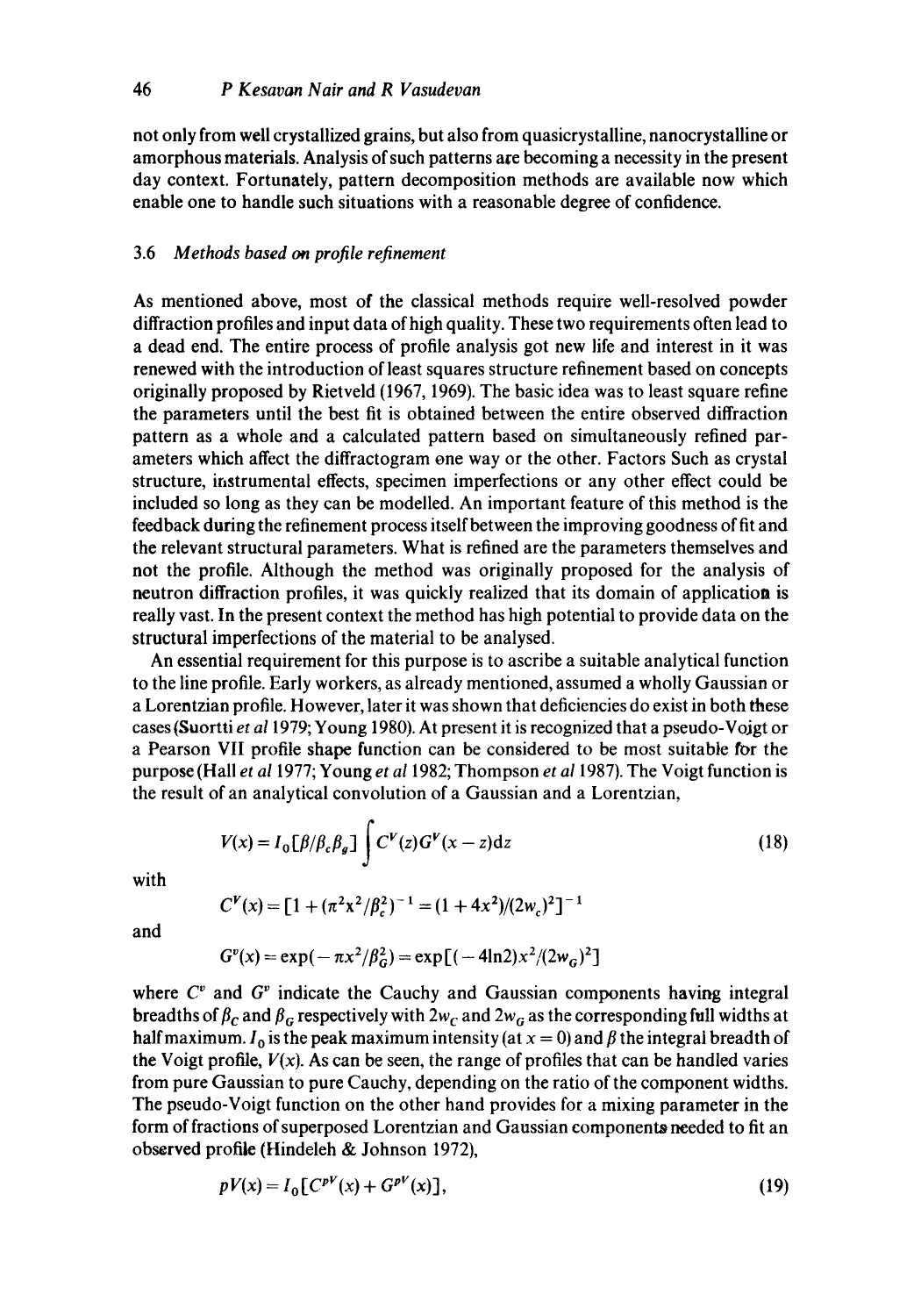where

$$
C^{pV}(x) = \eta \left[ 1 + \Pi^2 x^2 / (\beta_c)^2 \right]^{-1},
$$
  
\n
$$
G^{pV}(x) = (1 - \eta) \exp \left[ -\Pi^2 x^2 / (\beta_G)^2 \right],
$$

with

$$
0\leqslant\eta\leqslant1.
$$

The subscripts C' and G' denote that the respective integral breadths refer to Cauchy and Gaussian profiles respectively,  $\eta$  is the fraction of the Cauchy component required to obtain the best fit during the least squares process. In most of the modern computer programs this fraction itself is one of the parameters to be refined during execution. Since the Gaussian is a relatively broad profile and the Lorentzian a narrow one, the mixing of the two can represent a symmetric profile. The Pearson VII is also a symmetric profile function which can equally well represent a symmetric diffraction profile:

$$
p\,VII(x) = I_0(1 + x^2/ma^2)^{-m}, \, 1 \le m \le \infty \,, \tag{20}
$$

with

$$
a=\beta\Gamma(m)/[m\pi)^{1/2}\Gamma(m-1/2),
$$

where  $m = 1$  implies a pure Cauchy profile and  $m = \infty$ , a pure Gaussian one. The Gamma Function is denoted by the symbol  $\Gamma$ . Both Voigt and Pearson VII functions can represent asymmetrical profiles by employing the respective split-type functions. In this case, the diffraction profile is split into a low angle side and a high angle side at the peak maximum. Two different Pearson VII or Voigt functions, as the case may be, are then fitted on either side. In other words the profile is represented by two functions having a common peak maximum position and intensity (Snyder 1993). However, they may have different values of full width at half maximum, decay rates, and other profile parameters. Further, the functions denoted by  $P(x)_{low}$  and  $P(x)_{high}$ , representing the low and high angle sides of the profile should satisfy the following condition:

$$
\int_{-\infty}^{T} P(x)_{low} \, dx + \int_{T}^{+\infty} P(x)_{high} \, dx = 1. \tag{21}
$$

In most of these refinement procedures a number of profile parameters like FWHM, the integrated intensity, the peak position etc. are simultaneously refined and final optimized values obtained. Once an optimized profile fit is obtained, the Gaussian and the Cauchy components of the profile can be separated, and the size and strain calculated based on (4) and (5) assuming the Cauchy breadth for size and the Gaussian breadth for strain (de Keijser *et al* 1982).

Another approach is to obtain the Cauchy and Gaussian integral breadths from the experimental values of the integral breadth  $(\beta)$  and the ratio  $(\phi)$  of the fullwidth at half maximum to the integral breadth of the  $q$  and  $h$  profiles. This can be done graphically (Langford *et al* 1988) or using empirical equations such as (de Keijser *et al* 1982),

$$
\beta_C = \beta (2.0207 - 0.4803 \phi - 1.7756 \phi^2),\tag{22}
$$

$$
\beta_G = \beta [0.6442 + 1.4187(\phi - 2/\pi)^{1/2} - 2.2043 \phi + 1.8706 \phi^2].
$$
 (23)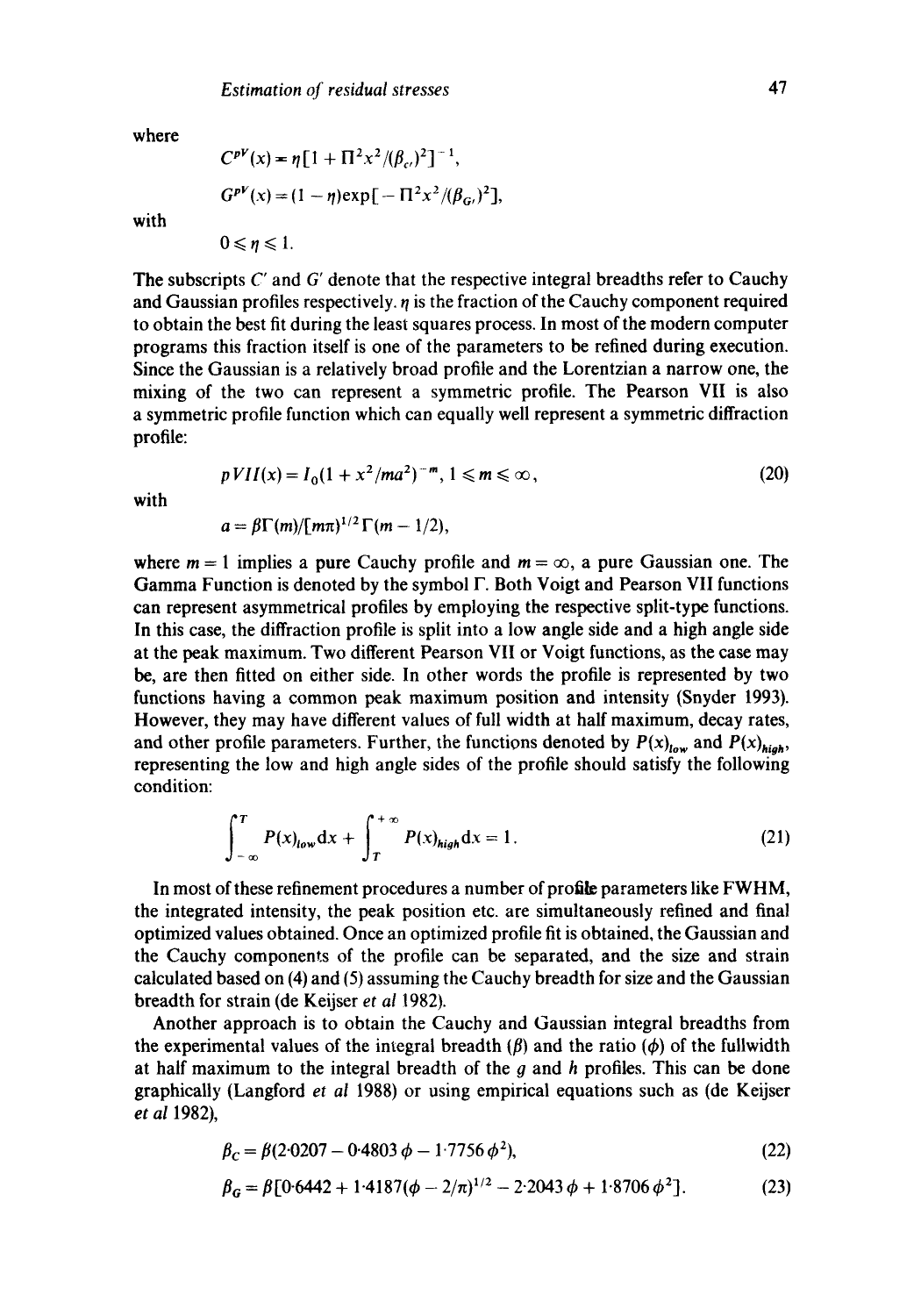

**Figure** 3. The experimental profile from electroless Ni-P deposit with 4.4 wt. % phosphorus after annealing at 400°C for 2 h.

Once the Cauchy and Gaussian breadths of the experimental  $g$  and  $h$  profiles are known those of the f profile can be calculated employing equations similar to  $(7)$  and  $(9)$ . Further, the crystalline size and strain could be estimated using the Cauchy and Gaussian breadths of the f profile in (6) and (5) respectively.

Alternately, if two orders of the reflection are available, the integral breadths of the total profile can be straightaway made use of to obtain the size and strain components.

A cross-comparison between the results of a multiple line analysis and single line analysis might not produce identical values for profile parameters. This is mainly



**Figure** 4. The experimental profile from electroless Ni-P deposit with 4.4 wt. % phosphorus after annealing at 400°C for 2 h (enlarged intensity scale}.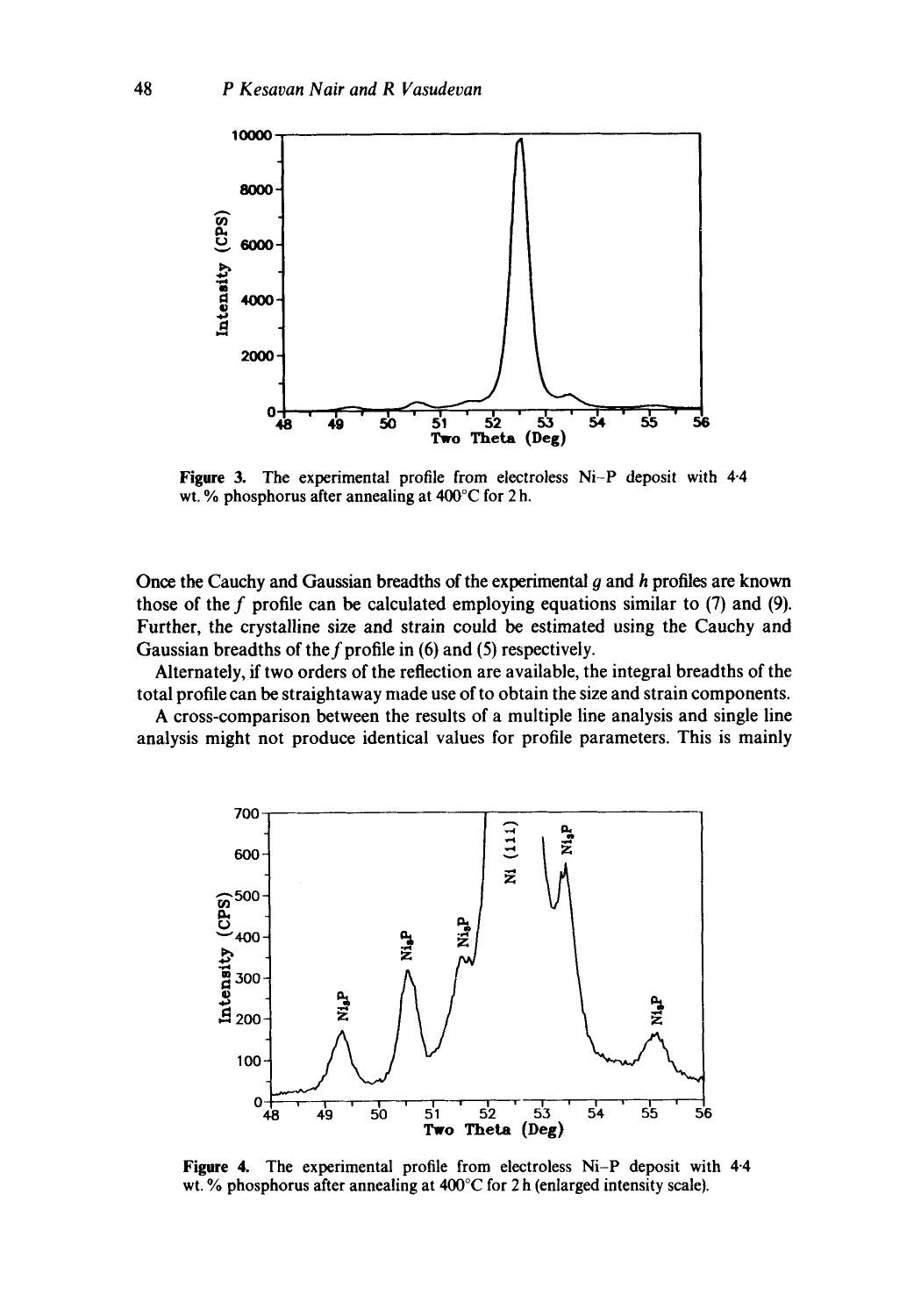because the weightage of the Gaussian and Cauchy contents for different orders of reflection will not, in general, be the same (de Keijser *et al* 1983).

A typical example of a single line size-strain analysis is given below in order to demonstrate the capabilities of the approach.

### 3.7 *Profile separation and single line profile analysis: An example*

In figure 3 an experimental profile obtained from a Ni-P electroless deposit on mild steel substrate is presented. The diffractogram was obtained after annealing the sample for 2 h at  $400^{\circ}$ C. The P content of the deposit was  $4.4\%$ . As is evident there is extensive overlap between the main high intensity Ni (111) profile and the emerging  $Ni<sub>3</sub>P$  peaks. The same pattern is shown on an enlarged scale to have a better appreciation of the extensive overlap between the profiles in figure 4. The profile was deconvoluted with a least square fitting procedure employing the pseudo Voigt function (Toraya 1986). The separated profiles are presented in figure 5. As mentioned earlier, a number of parameters are simultaneously refined. The final refined parameters are presented in table 1.

For the purpose of single line analysis, annealed pure Ni powder was used as a standard. The refined parameters obtained from this profile (not shown) were used for correcting the observed profile breadths and the size and strain calculated employing (4) and (5).

#### **4. Concluding remarks**

Procedures for separating type I and type II stresses are discussed. The separation procedure is a combination of X-ray diffraction and mechanical dissection type of techniques. Consequently a complete distribution of type II stresses can be obtained



Figure 5. The deconvoluted individual diffraction profiles and total profile corresponding to figure 4.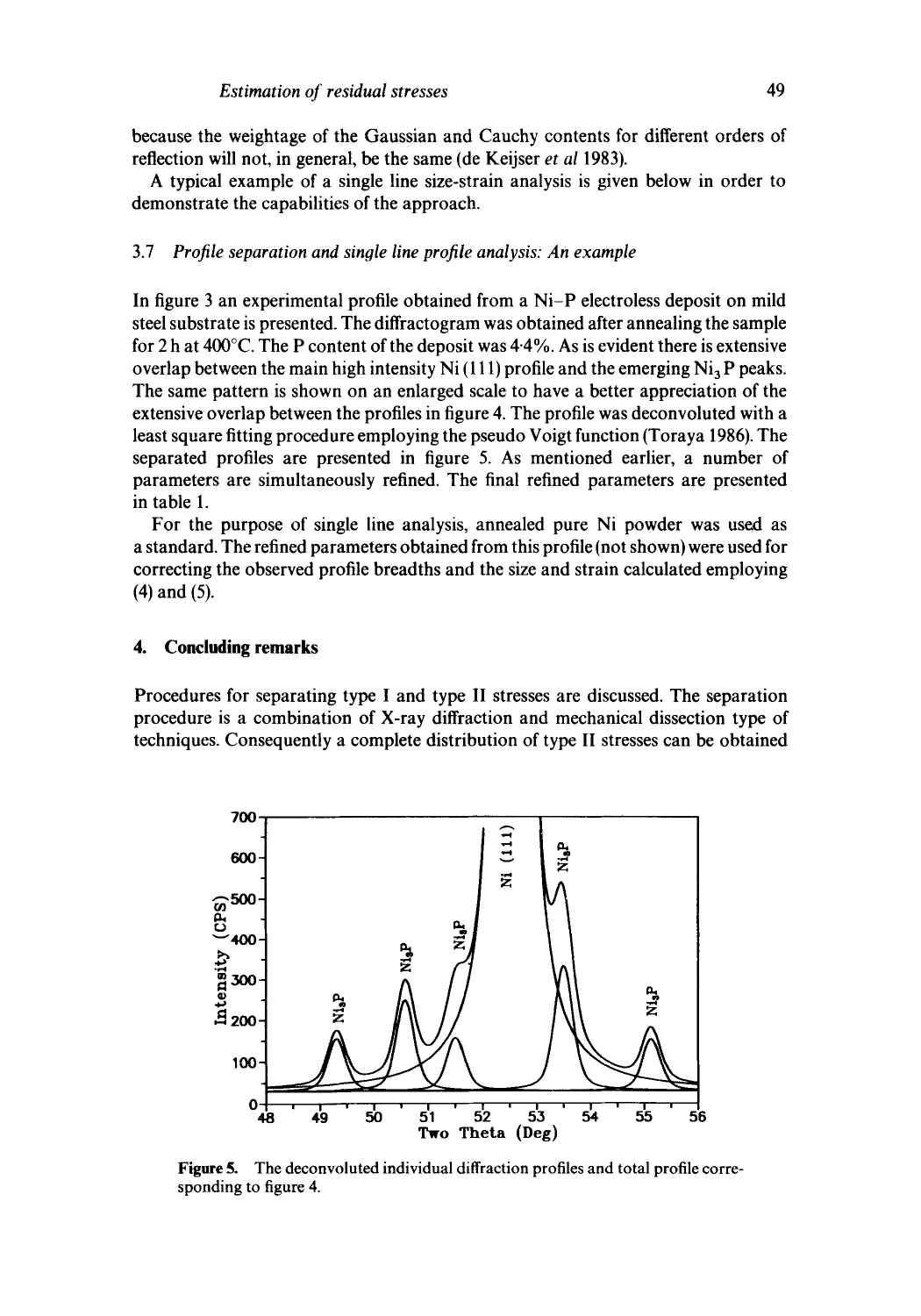**Table** 1. Parameters from profile fitting and results of single line analysis.

#### **Parameters from profile fitting**

| Parameters are in degrees (Two theta scale)                                                                                                                                                                                                                                                                         |  |                                                                                                                 |                                                                                        |                                                                                                                 |  |
|---------------------------------------------------------------------------------------------------------------------------------------------------------------------------------------------------------------------------------------------------------------------------------------------------------------------|--|-----------------------------------------------------------------------------------------------------------------|----------------------------------------------------------------------------------------|-----------------------------------------------------------------------------------------------------------------|--|
| Profile shape: pseudo-Voigt<br>Radiation used: cobalt<br>$L1 = 1.788965, L2 = 1.792850, K = 0.4970$<br>Theta range: $48.00 - 56.00$ Step: $0.03$<br>$B1 = 30.03 B2 = 0.00 B3 = 0.00$                                                                                                                                |  |                                                                                                                 |                                                                                        |                                                                                                                 |  |
| <b>Profile identification: Ni(111)</b>                                                                                                                                                                                                                                                                              |  |                                                                                                                 |                                                                                        |                                                                                                                 |  |
| <b>Integrated Intensity</b><br>Peak intensity $(A1 + A2)$<br>Peak intensity position<br>Integral breadth $(A1 + A2)$<br>Alpha 1 and alpha 2 separation                                                                                                                                                              |  | 5179.866000<br>10018-730000<br>52.529820<br>0.517018<br>0.122791                                                |                                                                                        |                                                                                                                 |  |
|                                                                                                                                                                                                                                                                                                                     |  | Alpha 1                                                                                                         |                                                                                        | Alpha 2                                                                                                         |  |
| Integrated intensity<br>Peak intensity<br>Peak maximum position<br>Integral breadth<br><b>FWHM</b><br>Cauchy content<br>Gaussian content<br>Cauchy breadth<br>Gaussian breadth<br><b>Results of single line analysis</b>                                                                                            |  | 3453.244000<br>7273.720000<br>52.504000<br>0.474756<br>0.357625<br>0.519539<br>0.480461<br>0.309947<br>0.249624 |                                                                                        | 1726.622000<br>3612.031000<br>52.626790<br>0.478020<br>0.357625<br>0.537562<br>0.462438<br>0.320140<br>0.244629 |  |
| <b>Profile identification:</b> $Ni(111)$                                                                                                                                                                                                                                                                            |  |                                                                                                                 |                                                                                        |                                                                                                                 |  |
| Integral breadth of diffraction profile<br>FWHM of diffraction profile<br>Cauchy breadth of diffraction profile<br>Gaussian breadth of diffraction profile<br>Cauchy content of diffraction profile<br>Gaussian content of diffraction profile<br>Particle size = $605 \text{\AA}$<br>Micro strain = $1.821 E - 03$ |  | $=$<br>$=$<br>$=$                                                                                               | 0.3875569<br>0.3038880<br>$= 0.1888990$<br>$= 0.2057786$<br>$= 0.5129336$<br>0.4870664 |                                                                                                                 |  |

only under limited conditions. The estimation of type III stresses has made remarkable advance in recent years. Induction of the Rietveld concepts into profile analysis has given greater flexibility in their estimation.

#### **References**

Anantharaman T R 1959 *Indian Institute of Science Golden Jubilee Research Volume,* p. 280 Anantharaman T R, Christian J W 1956 The measurement of growth and deformation faulting in hexagonal cobalt. *Acta Crystallogr.* 9:479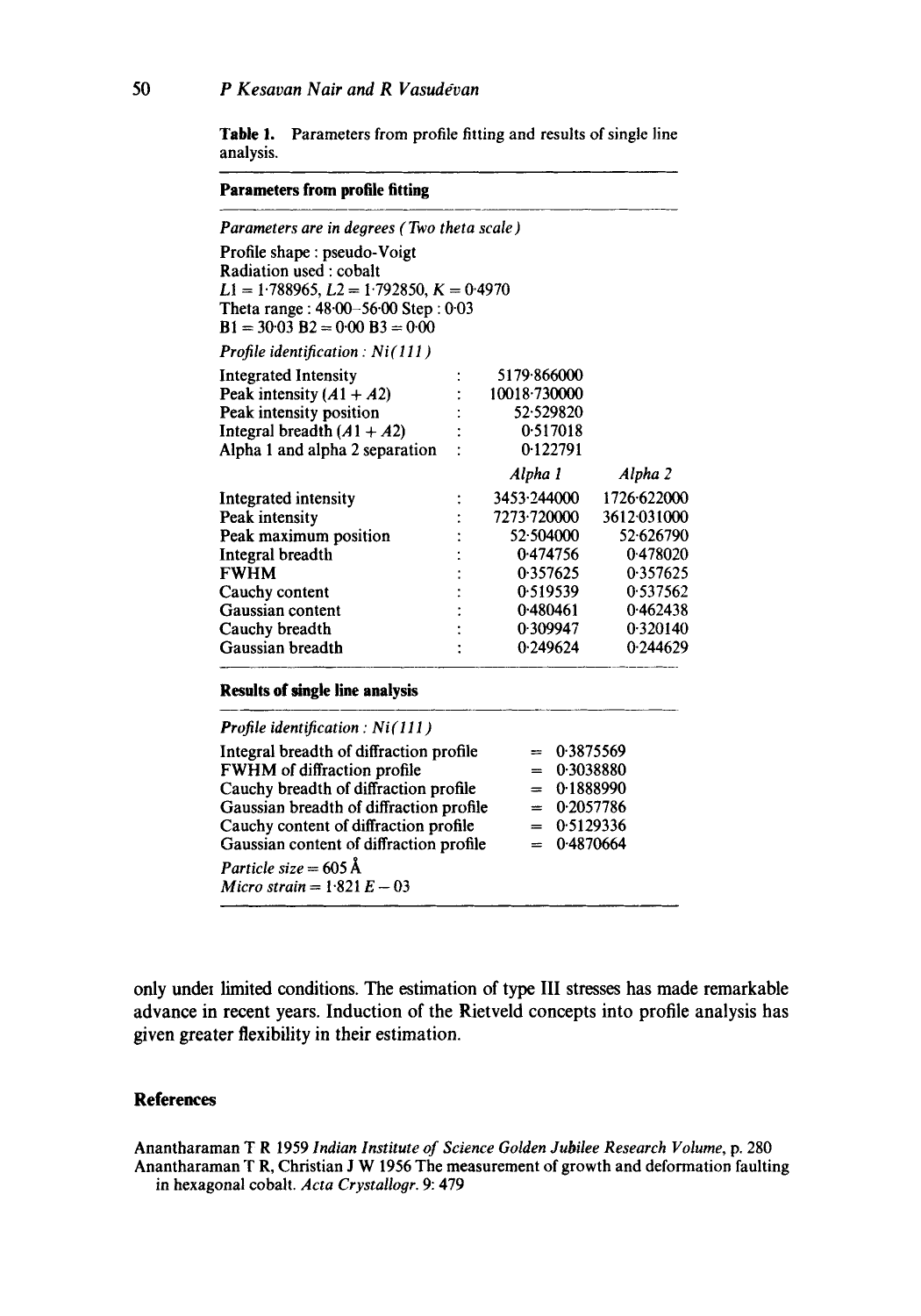- Cox D E, Toby B H, Eddy M M 1988 Acquisition of powder diffraction data with synchrotron radiation. *Aust. J. Phys.* 41:117-131
- De Keijser Th H, Langford J I, Mittemeijer E J, Vogels A B P 1982 Use of Voigt function in a single line method for analysis of X-ray diffraction line broadening. J. *Appl. Crystallogr.* 15: 308-314
- De Keijser Th H, Mittemeijer E J, Rozentaal H C F 1983 The determination of crystailite size and lattice strain parameters in conjunction with the profile refinement method for the determination of crystal structures. *J. Appl. Crystallogr.* 16: 309-316
- Delhez R, De Keijser Th H, Mittemeijer E J 1980 *Accuracy on powder diffraction: Natl. Bur. Stand. Special Publication* 567 (eds} S Block, C R Hubbard (Washington, DC: NBS) pp. 212--253
- Halder N C. Wagner C N J 1966 Analysis of broadening of powder pattern peaks using variance, integral breadth and fourier coefficient of line profile. *Adv. X-ray Anal.* 9:91 -102
- Hall Jr, Veeraraghavan M M, Rubinh V G, Winchell P G 1977 Approximation of symmetric X-ray peaks by Pearson Type-VIi distribution. *J. Appl. Crystallogr.* 10:66 68
- Hauk V 1983 *Residual stresses, their importance in science and technolooy* (eds) E Macherauch, V Hauk (Oberursel: Deutsche Gesellschaft fuer Materialkunde (DGM)) pp. 1-9
- Hauk V 1986 *Residual stresses in science andtechnology* (eds) E Macherauch, V Hauk (Oberursel: Deutsche Gesellschaft fuer Materialkunde (DGM)) 1: 353-361
- Hauk V, Macherauch E 1984 A useful guide for X-ray stress evaluation. *Adv, X-ray Anal.* 27: 81-99
- Hauk V, Nkolin H J 1988 *Texture Microstruct*. 8 & 9:693-716
- Hindeleh A M, Johnson D J 1972 Crystallinity and crystallite size measurement in cellulose fibres: 1 Ramie and Fortisan. *Polymer* 11:423 430
- Jagodzinski H 1949 Ein Dimensionale Fehlordnung in Kristallen und ihr Einfloss aus die Roentgeninterferen Zen-l. *Acta Crystallogr,* 2:201
- Langford J l, 1978 A rapid method for analysing the breadths of diffraction and spectral lines using the voigt function. *J. Appl. Crystallogr.* 11:10-14
- Langford J 1, Delhez R, De Keijser Th H, Mittemeijer E J 1988 Profile analysis for micro crystalline properties by the fourier and other methods. *Aust. J. Phys.* 41: 173–81
- Macherauch E, Wohlfahrt H, Wolfsteig U 1973 Zur Zweckmassigen Definition von Eigenspannungen. *Haerterei-Tech. Mitt.* 28:201-211
- Nandi R K, Sengupta S P 1978 Analysis of X-ray diffraction profiles from imperfect solids by an application of convolution relations. *J. Appl. Crystalloyr.* 11: 6-9
- Pease R S 1948 The resolution of X-ray double diffraction lines into  $\alpha_1 \alpha_2$  components. *J. Sci. Instrum.* 5:353
- Rachinger W A 1948 A correction for  $\alpha_1 \alpha_2$  doublet in the measurement of widths of X-ray diffraction lines. *J. Sci. lnstrum.* 25:254
- Ramarao P, Anantharaman T R 1963 X-ray line breadth analysis of deformed metals. *Z. Metallkd.*  54: 658- 663
- Rietveld H M 1967 Line profiles of neutron powder diffraction peaks for structure refinement. *Acta CrystaUo.qr. 22:151* 152
- Rietveld H M 1969 A profile refinement method for nuclear and magnetic structures. *J. Appl. Crystallogr. 2:65 - 71*
- Snyder R L 19q3 *The Rietveld method* (ed.) R A Young (London: Oxford University Press) pp. lll -131
- Stokes A R 1948 A numerical Fourier analysis method for the correction of widths and shapes of lines on X-ray powder photographs. *Proc. Phys. Soc. London* 61: 382- 391
- Suortti P, Ahtee M, Unonious Z 1979 Voigt function fit of X-ray and neutron powder diffraction profiles. J, *Appl. Crystalloyr.* 12:365 369
- Taylor A 1961 *X-ray metalloqraphy* (New York: John Wiley & Sons) p. 686
- Thompson P, Cox D E, Hastigs J B 1987 Rietveld refinement of Debye-Scherrer synchrotron X-ray data from  $Al_2O_3$ , *J. Appl. Crystallogr.* 20:79-83
- Toraya H 1986 Whole powder pattern fitting without reference to a structure model: Application to X-ray powder diffractometer data, *J. Appl, Crystallogr.* 19: 440-447
- Treuting R G, Read W F Jr 1951 A mechanical determination of biaxial residual stress in sheet materials. *J. Appl. Phys.* 22: 130-134